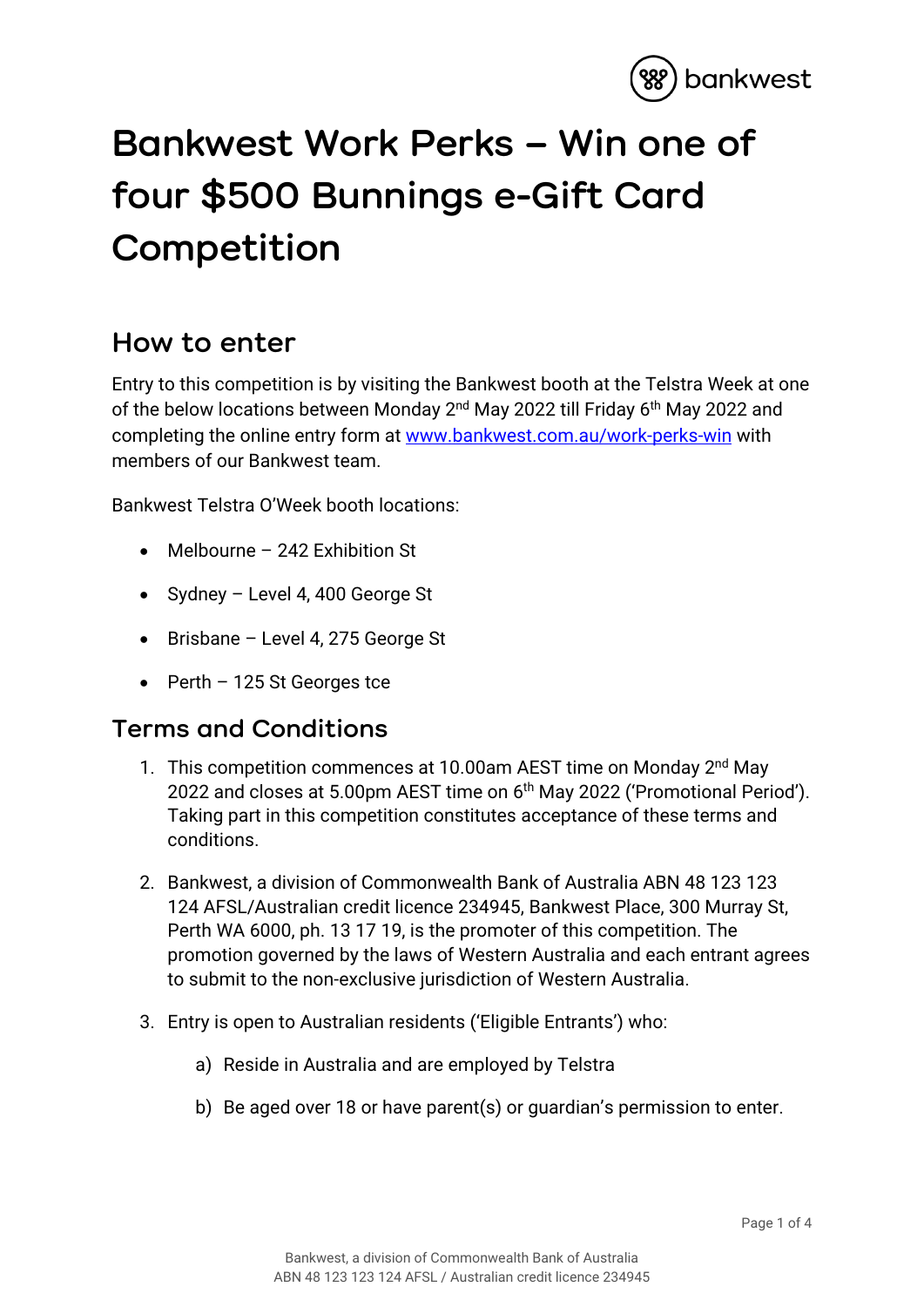

- 4. To enter, Eligible Entrants must complete the competition entry form at [www.bankwest.com.au/work-perks-win](http://www.bankwest.com.au/work-perks-win) by visiting one of the Bankwest booth's at Telstra O'Week during the promotional period.
- 5. There is a limit of 1 entry per person.
- 6. The winner of the competition will be the first validly completed entry form drawn by random number selection by a representative from Bankwest at 300 Murray Street, Perth WA 6000 on 12<sup>th</sup> of May at 5pm AEST time ('Draw Date').
- 7. The winner will be notified on their contact number and in writing within two working days of the Draw Date. The winner(s) details will also be announced online at [www.bankwest.com.au](http://www.bankwest.com.au/) on 13<sup>th</sup> May 2022.
- 8. Winner prize will be delivered to the email address indicated on the entry form.
- 9. There are 4 prizes of a Bunnings e-Gift Card to be won, valued at \$500 each. Prize is not transferable or redeemable for cash. The total prize pool value is \$2000.
- 10.If any prize remains unclaimed after 3 months of the draw, the Promoter will conduct an unclaimed prize draw in the same manner and place as the original draw, subject to any directions from the Office of Liquor, Gaming and Racing (NSW) or given under Regulation 37 of the Lottery and Gaming Regulations 1993 (SA). If the new Winner does not claim the Prize within 14 days, the process set out in clause 10 shall be applied again, and so on until the Prize has been claimed.
- 11.As a condition of claiming the Prize each Winner consents, or the Winner'(s) parent(s) or guardian(s) consent, to the Promoter using their name, likeness, image and/or voice (including photograph, film and/or recording of the same) in media for an unlimited period of time without remuneration for the purpose of promoting this Competition (including any outcome), the Promoter and or products/services supplied by the Promoter.
- 12.Bankwest accepts no responsibility for loss or damage to prizes in transit.
- 13.No correspondence will be entered into. The Promoter's decision is final.
- 14.Directors and employees of the Commonwealth Bank Group including their immediate families, its agencies and companies associated with this competition are ineligible to enter.
- 15.To the extent permitted by law, the Promoter and its related entities and their respective directors, officers, employees and agents, will not be liable for any personal injury, loss or damage, whatsoever which is suffered or sustained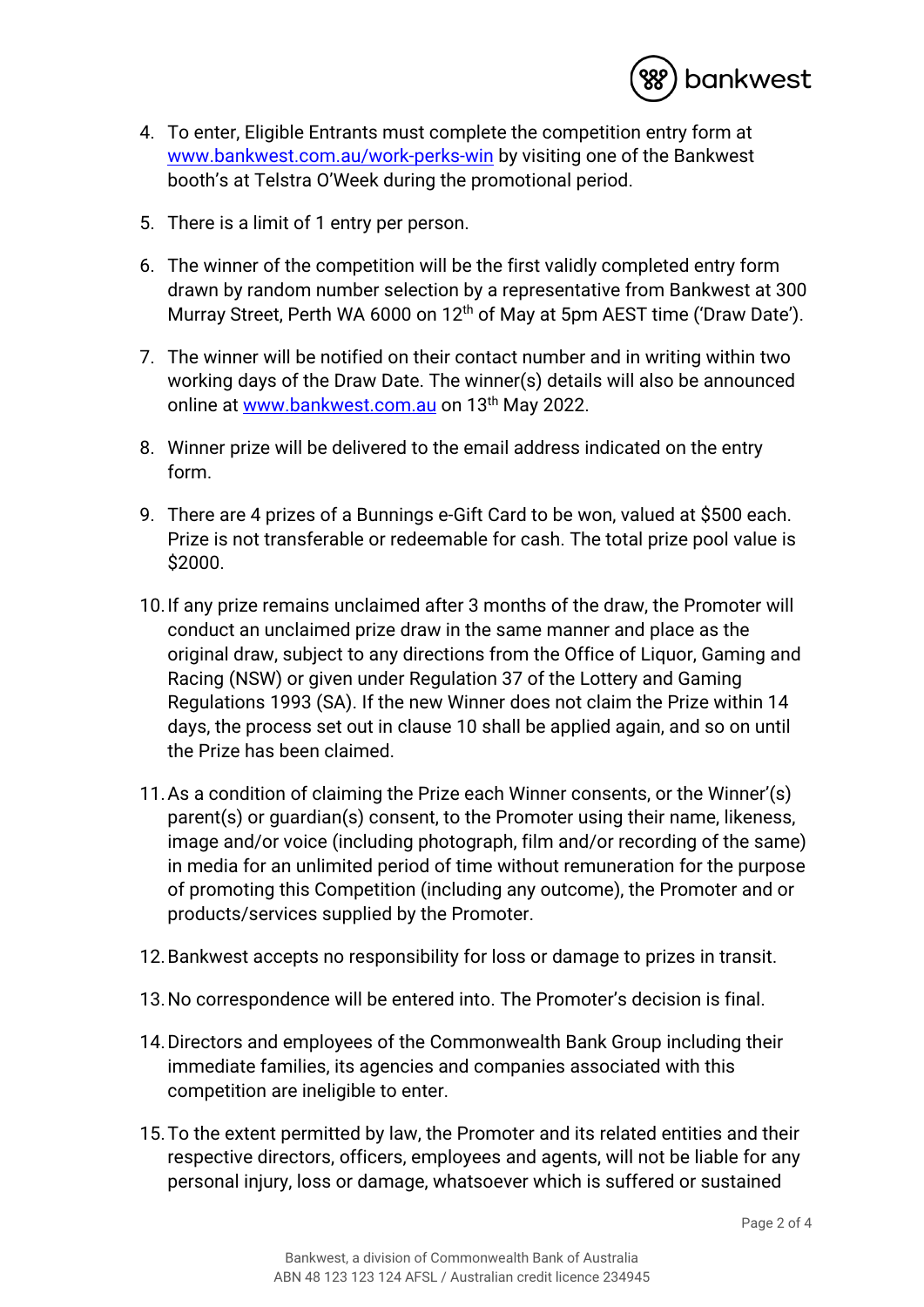

(including, but not limited to) indirect or consequential, financial or other loss) to or by an Entrant or Winner.

- 16.Winners of the Prize accept the Prize 'as is' and acknowledge that the Promoter accepts no responsibility for any tax implications that may arise from their Prize. Beneficiaries of the Prize should seek advice from the Australian Tax Office or their own taxation adviser or independent financial adviser.
- 17.The Promoter reserves the right, at any time, in its sole discretion, to verify the validity of entries and Entrants (including an Entrant's identity, age, place of residence and [insert any other eligibility criteria that may need to be validated]) and reserves the right, in its sole discretion, to disqualify any Entrant whom the Promoter has reason to believe has breached any of these terms, tampered with the entry process or engaged in any unlawful or other improper misconduct calculated to jeopardise fair and proper conduct of the Promotion. The Promoter's legal rights to recover damages or other compensation from such an offender are reserved.
- 18.If for any reason this Promotion is not capable of running as planned (including, but not limited to infection by computer virus, bugs, unauthorised intervention, fraud, technical failures or any other causes beyond the control of the Promoter which corrupt or affect the administration, security, fairness, integrity or proper conduct of this Promotion), the Promoter may, subject to the approval of all relevant regulatory authorities, take any action that may be available including cancelling, terminating, modifying or suspending the Promotion.
- 19.Failure by the Promoter to enforce any of its rights at any stage does not constitute a waiver of those rights.
- 20.Nothing in these terms limits, excludes or modifies or purports to limit, exclude or modify the statutory consumer guarantees as provided under the Competition and Consumer Act, as well as any other implied warranties under the ASIC Act or similar consumer protection laws in the states and territories of Australia (Non-Excludable Guarantees).
- 21.Except for any liability that cannot by law be excluded, including the Non-Excludable Guarantees, the Promoter and its related entities (including its respective directors, officers, employees and agents) are not responsible for and exclude all liability (including negligence), for any personal injury; or any loss or damage (including loss of opportunity); whether direct, indirect, special or consequential, arising in any way out of:
	- a) any technical difficulties or equipment malfunction (whether or not under the Promoter's control);